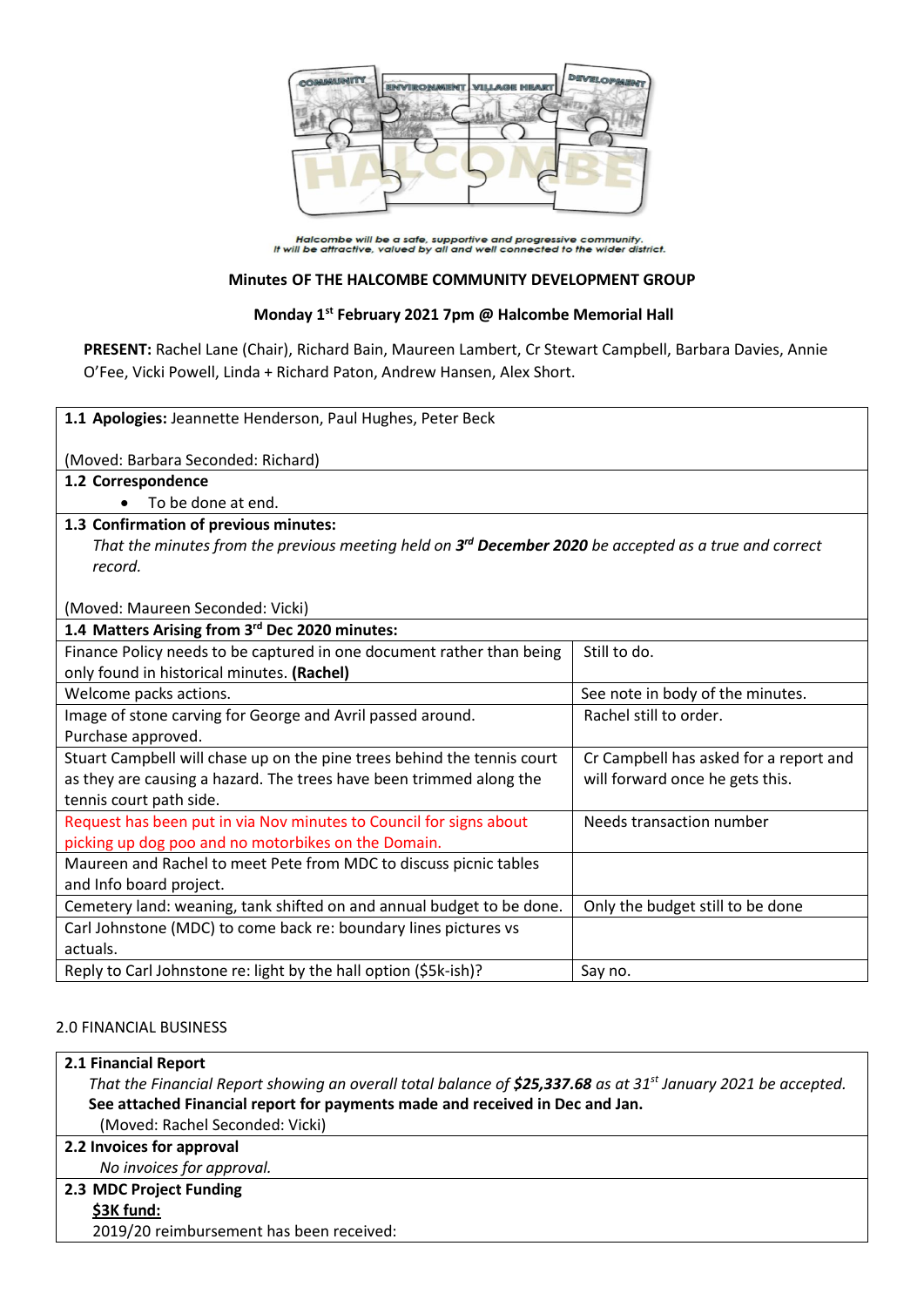ANZAC Day 2020 \$460 Community Events \$508.86 2020/21 reimbursement for send to date also received: Community events \$949.42 Walkway \$314.08 TOTAL = \$2,232.35 paid by MDC 03/12/20

Have also used \$1,868.60 of accrued '\$3K fund" funding for Hall speaker (reimbursed by MDC 14/01/21)

Balance sitting with MDC = \$3,471.50. Need to fill out plan for 2021/22 year.

# **Other Project \$:**

\$3,624.77 cenotaph lights left over – this has been reallocated to Monteith Street Walkway. \$17,000 Info signs and picnic area. Need to get picnic tables in. Rachel and Maureen still to meet with Pete from MDC.

Balance sitting with MDC = \$20,308.39 (as per email from Janine Hawthorne 29/01/21 – need to check details as this balance doesn't equal details above)

\$8,200 Further CBD/Cenotaph/Rec Area Development (2021/22)

# **Actions required from Financial Business**

- Finance Policy still to be done and end of year summary (Rachel)
- Rachel and Maureen to catch up re: Hello Halcombe money check that it's sitting in the correct account.

# 3.0 COUNCIL BUSINESS

### **Current Consultation Underway**

- Feilding Town Centre refresh consultation. Closes 4pm 26<sup>th</sup> February 2021[. https://www.mdc.govt.nz/Contact-](https://www.mdc.govt.nz/Contact-Us/Have-Your-Say/Feilding-Town-Centre-Refresh)[Us/Have-Your-Say/Feilding-Town-Centre-Refresh](https://www.mdc.govt.nz/Contact-Us/Have-Your-Say/Feilding-Town-Centre-Refresh)
- Upcoming consultation includes Rural Subdivision review.

### **Council Report: Stuart Campbell**

10-year-plan process is well underway. Due for release shortly. Looking for the publics thoughts on 3 main issues:

- Sealing of rural roads
- Community development fund
- Council's role in climate change.

Also looking for feedback on Council's housing policy (social housing)

### **4.0 GENERAL BUSINESS**

| 4.1 Focus #1 – Walkway and Domain (Vicki) |                                                                    |                                 |
|-------------------------------------------|--------------------------------------------------------------------|---------------------------------|
|                                           | Request has been put in via Nov minutes to Council for signs about | <b>Needs transaction number</b> |
|                                           | picking up dog poo and no motorbikes on the Domain.                |                                 |
|                                           | Rachel found some more tree plaques that need to be put up.        | Vicki will sort that.           |

| 4.1a Focus #1a - Monteith Street walkway (Rachel) |                                                                         |                                     |
|---------------------------------------------------|-------------------------------------------------------------------------|-------------------------------------|
|                                                   | Monteith Street verge was mown but not along the top so people can      | Rachel to see if Jeff can do it.    |
|                                                   | use it.                                                                 |                                     |
|                                                   | Cost of putting just the culverts in is more than our budget of \$3600. | <b>Rachel to ask Council what's</b> |
|                                                   | Need to devise some ways to fundraise – fun run series??                | involved from a traffic management  |
|                                                   |                                                                         | point of view.                      |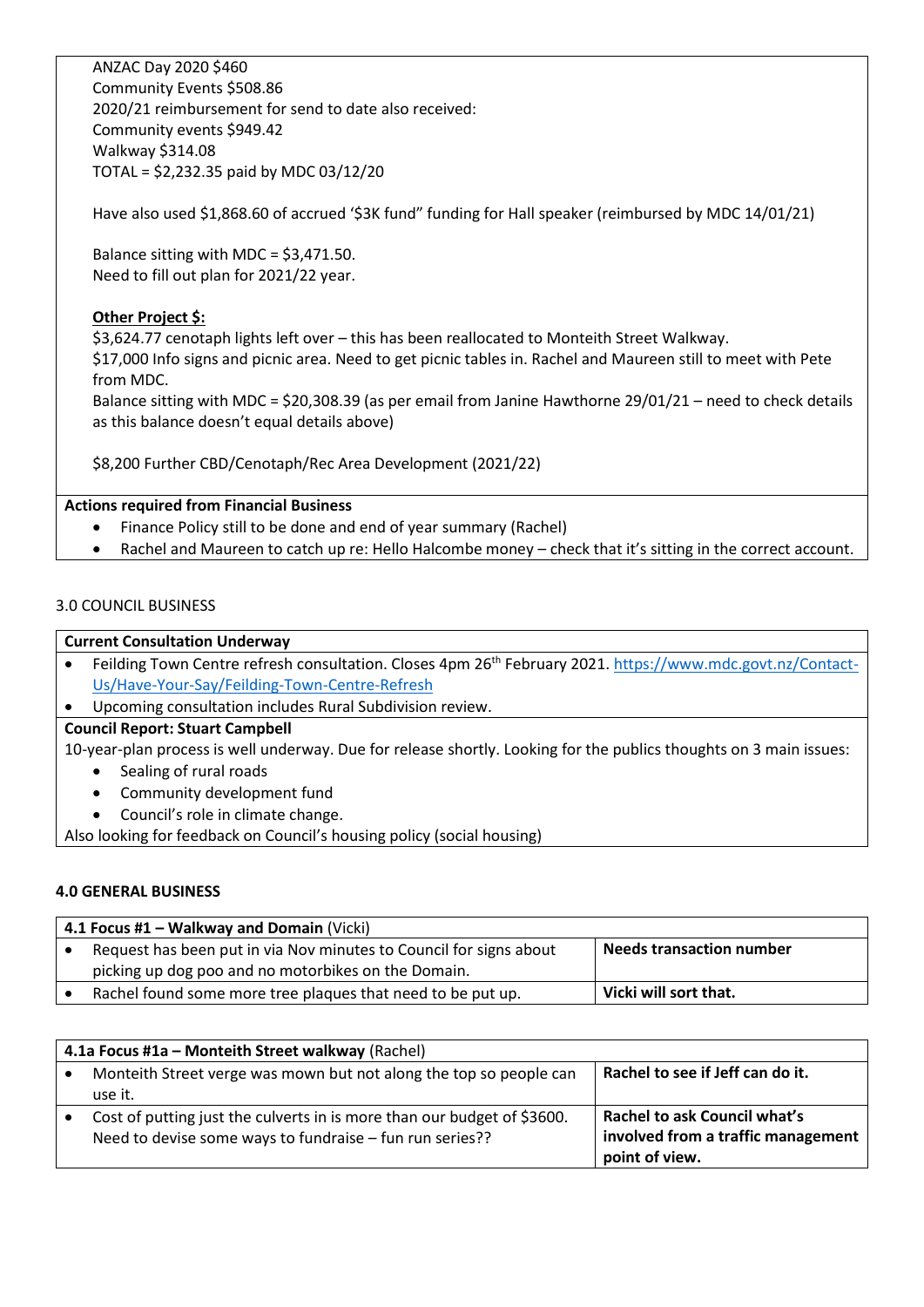|           | 4.2 Focus #2 - Hall (Maureen)                                                     |  |
|-----------|-----------------------------------------------------------------------------------|--|
| $\bullet$ | 8th Dec met with James, MDC, Alex, Rec Services, Trev, Trev's                     |  |
|           | Plumbing at hall to points raised in our submission - specifically water          |  |
|           | tightness issues, structural issues, spouting cleaning. Very positive             |  |
|           | outcomes. Agreed something needs to be done about ongoing roof                    |  |
|           | problems. Looked at possible reasons for the guttering/wall on the                |  |
|           | east side is moving. Agreed needs a structural engineer report.                   |  |
| $\bullet$ | Alex came with a cherry picker and cleaned the gutter on the east and             |  |
|           | back side of the hall. Was a big job done very thoroughly. He also                |  |
|           | tacked some bird netting over the back end vent to stop the birds                 |  |
|           | perching and getting in.                                                          |  |
| ٠         | Discussion had about the HCDG 'sponsoring' regular community                      |  |
|           | activities in the hall. Decided once a term/quarter would be more                 |  |
|           | doable than once a month or bimonthly. Targeting a specific group in              |  |
|           | the community - for instance how the Teddy Bear Picnic was for young              |  |
|           | families. Simple organization. Wreath making for ANZAC is always well             |  |
|           | supported. Would be good/preferred if people from outside the HCDG                |  |
|           | took charge of organising.                                                        |  |
|           | Sound system                                                                      |  |
|           | Has been purchased. Will be named and is locked securely away.                    |  |
|           | One person will be in charge of this. They will need to be familiar<br>$\bullet$  |  |
|           | with the operation and check it in and out to ensure it is working                |  |
|           | and that people using it are familiar with how to operate it.                     |  |
|           | Jeanette has said she will be available to do this. Richard or Pete to            |  |
|           | be back up.                                                                       |  |
|           | It is for use for microphones and back ground music only i.e. NOT                 |  |
|           | discos.                                                                           |  |
|           | Booking system required for using and hiring it. Charge \$10 to hire<br>$\bullet$ |  |
|           | it for non-HCDG users. Some USB type cords still need to be                       |  |
|           | purchased.                                                                        |  |
|           | <b>MDC Audit Report</b>                                                           |  |
|           | No need to view this as the engineer has been out. Will wait to see               |  |
|           | what the next step is.                                                            |  |
|           | <b>Usage</b>                                                                      |  |
|           | Tuesdays: Yoga 6.30 -7.30                                                         |  |
|           | Mondays and Wednesdays: Zumba Mon 5.30 -6.30, Wed 6.30-7-30                       |  |
|           | Thursday 3rd HCDG meeting                                                         |  |
|           |                                                                                   |  |
| Hire      |                                                                                   |  |
|           | Friday 4th Dec Rachel Howell child's b'day \$50.00                                |  |
|           | Jan 29th Gospel Group Chris \$30.00                                               |  |
|           |                                                                                   |  |
|           | <b>Bookings for February</b>                                                      |  |
|           | Monday 1st HCDG 7.00pm<br>Wednesday 24th Beef and Lamb 8.30-3.00                  |  |
|           | Thursday 25th HCT 7.00pm                                                          |  |
|           | CDG Yoga and Zumba TBC                                                            |  |
|           | Gospel Group all Sundays 3.30 - 5.30                                              |  |
|           |                                                                                   |  |

| 4.3 Focus #3 - Cenotaph & Recreational Area (Rachel/Maureen)              |  |
|---------------------------------------------------------------------------|--|
| Iwi/Marae Board                                                           |  |
| Slowly ticking along. Have mapped out a broad outline of potential layout |  |
| to discuss with the group who are providing info.                         |  |
| Still need have meeting to discuss with them where they would like the    |  |
| board to be.                                                              |  |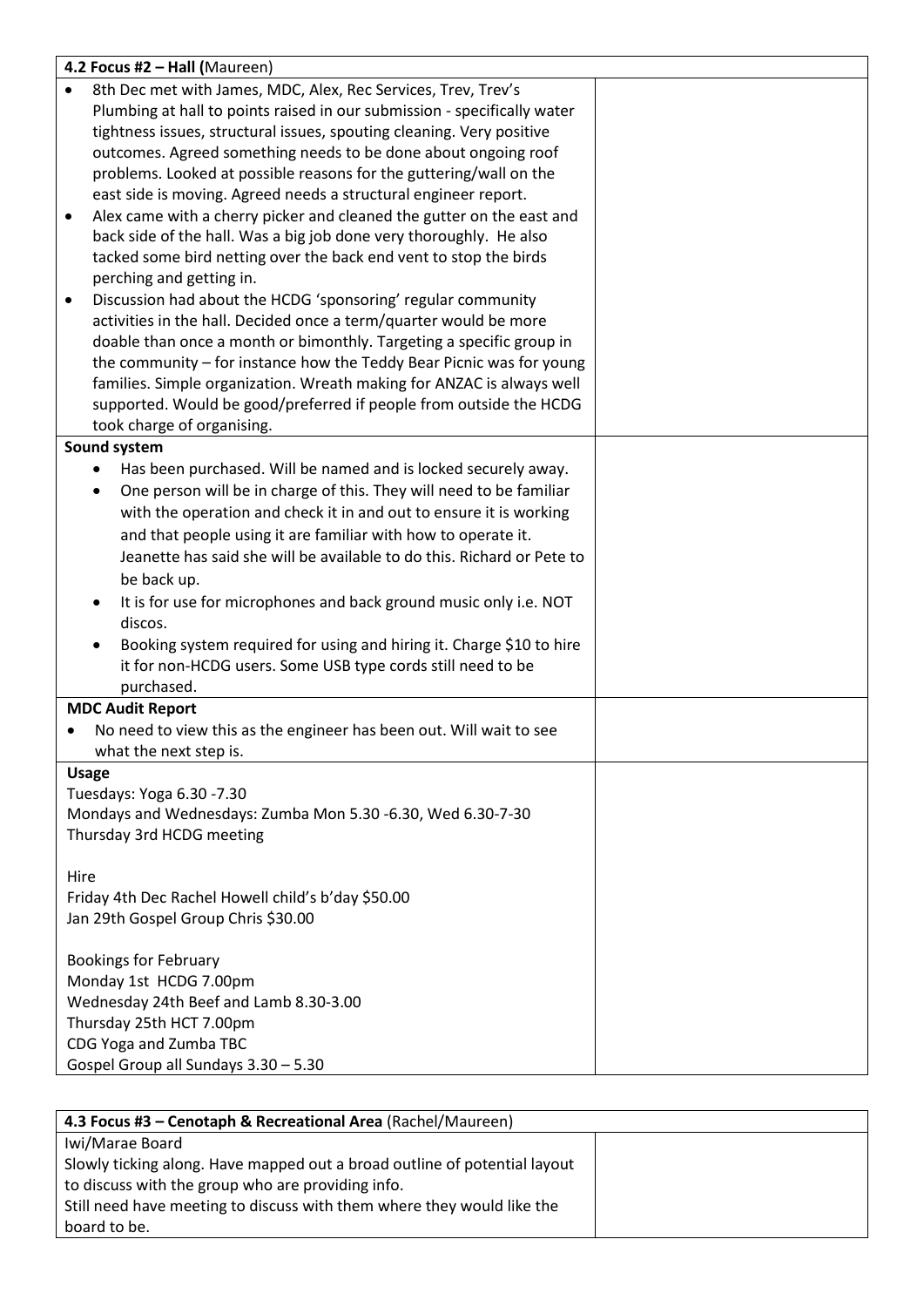| Railway Board                                                              |                                  |
|----------------------------------------------------------------------------|----------------------------------|
| Barbara and Maureen had meetings with people at the Coach House            |                                  |
| Museum and Library. Extremely helpful and reiterated what a huge job this  |                                  |
| is!                                                                        |                                  |
| Maureen has have been searching on the library images held in the          |                                  |
| Heritage Site and Papers Past (all digital and have comms permission for   |                                  |
| use). Amazing stuff.                                                       |                                  |
| Alison Short's information box has photos with the original library        |                                  |
| reference on them, as well as written information, which has also been     |                                  |
| invaluable in focussing the search.                                        |                                  |
| Agreed for Maureen to save images and copy to her computer and just the    |                                  |
| final bits to Drop Box once they have been devised. Also agreed that any   |                                  |
| printing etc that is required in the planning stage to come out of the     |                                  |
| \$17,000 budget.                                                           |                                  |
| Stain picnic tables black and red once Rachel has water blasted them. Need | Rachel to water blast tables and |
| to meet with Pete and sort out placement.                                  | purchase stain.                  |

# **4.3 Subprojects**

| <b>Roading</b> (Richie)                                                      |                                       |
|------------------------------------------------------------------------------|---------------------------------------|
| Discussion had around the proposed Halcombe Road crossing point. HCDG        | Rachel to communicate points with     |
| has concerns about the proposed location as often that section of road       | MDC.                                  |
| becomes 4 lanes with cars turning into Mt Biggs and/or Stanway Road.         |                                       |
| Could it be moved further towards the marae?                                 |                                       |
| Discussion was also had over whether a traffic Island could be placed in the |                                       |
| middle of the road (like outside New World Feilding) and if rumble strips    |                                       |
| and/or the crossing section of the road could be painted (in non-slip        |                                       |
| paint)?                                                                      |                                       |
| Pearce St. needs metal on short stretch as turns to mud when it rains.       |                                       |
| Cassan St humps had another near miss with two vehicles the other day!       | Please can this be noted by           |
| Has the council had a road review done on Halcombe metal/dirt roads yet?     | Roading.                              |
| Gilmor's drive crossing (Kimber Street) has been on the list for ages??      |                                       |
| Water tables are non-existent in many areas. Appreciation is expressed to    |                                       |
| council regarding remediation work done on several water table drains        |                                       |
| around Halcombe lately.                                                      |                                       |
| Vogel Street / Mangone Road sign has fallen down again.                      | <b>Needs a new transaction number</b> |
| Godly Street 50km sign has fallen down.                                      | <b>Needs transaction number</b>       |

| Community get-togethers |  |
|-------------------------|--|
| upcoming<br>NO.         |  |

| <b>Cemetery Land (Rachel/Darryle)</b>                |                                                                     |                                |
|------------------------------------------------------|---------------------------------------------------------------------|--------------------------------|
|                                                      | Water troughs (donated by the Lanes) and a push tap by the car park |                                |
|                                                      | (non-drinkable water) have been installed.                          |                                |
|                                                      | Lots of grass!                                                      |                                |
|                                                      | Gorse needs spraying as do the thistles.                            | Rachel to sort out getting the |
|                                                      | Loading ramp and shelter still need to be done.                     | spraying done.                 |
| IT communication - cell, landline, internet (Rachel) |                                                                     |                                |
| Work has started in preparation for the cell tower.  |                                                                     |                                |
| <b>Entrance/Welcome signs (Richard)</b>              |                                                                     |                                |
| Rocks still to be placed.                            |                                                                     |                                |
|                                                      | <b>Welcome to Halcombe packs (Annie)</b>                            |                                |